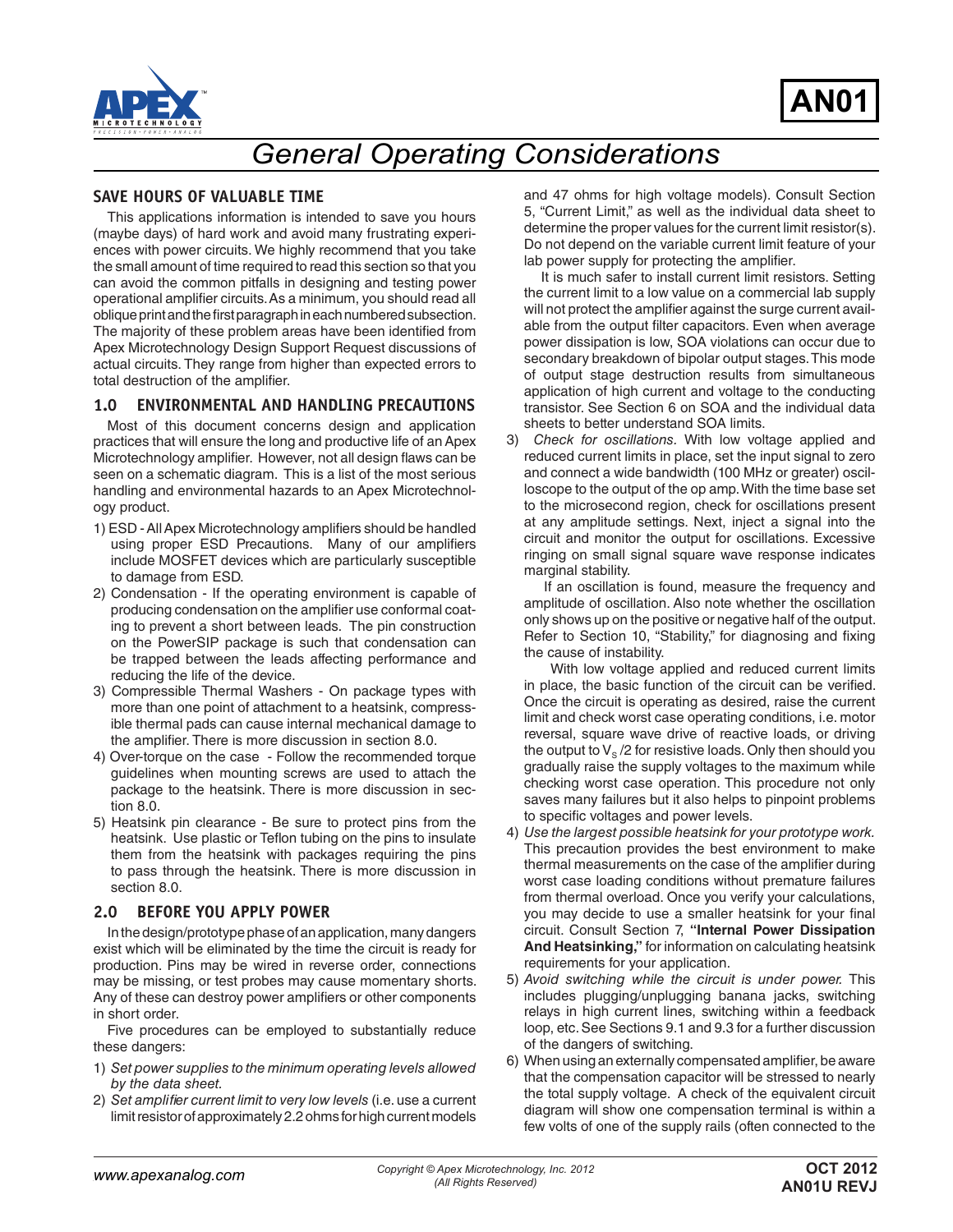gate of a FET) and the other is very close to the output voltage. At 300V and below, normal voltage margins are adequate. Above this it is advisable to rate the capacitor at twice the supply voltage. In this area, partial discharge and corona effect can take place. A good way to visualize the problem is to think of little packets of energy jumping across the capacitor. The FET gate can be destroyed long before incremental damage to the capacitor is ever seen.

#### **3.0 ABSOLUTE MAXIMUM SPECIFICATIONS**

*Amplifiers should always operate below their Absolute Maximum Ratings to prevent permanent damage.* If operation results in one of these maximums being reached, no permanent damage will result. *Simultaneous application of two or more of these maximum stress levels may result in permanent damage to the amplifier.* Note that proper operation is only guaranteed over the ranges listed in the Specifications table.

*Example:* Most amplifiers have an Absolute Maximum case temperature rating of +125°C. If the Specifications table gives an operating temperature range of up to +85°C, then the parameter limits in the Specifications table are not valid between +85°C and +125°C. In addition, the amplifier may not even be operational in this range, (for example, the amplifier may latch to one of its supply rails when above +85°C). However, the device will not sustain permanent damage unless the latched condition also violates the safe operating area.

The absolute maximum power dissipation rating used by Apex Microtechnology is the generally accepted industry method which assumes the case temperature of the amplifier is held at 25°C and the junctions are operating at the absolute maximum rating. This standardization provides a yardstick when comparing ratings of various manufacturers. However, it is not a reasonable operating point because it requires an ideal (infinite) heatsink. Furthermore, even with the best heatsink, *sustained operation at the maximum rated junction temperature will result in reduced product life.* Refer to Section 7, **"Linear Power Dissipation And Heatsinking,"** for information regarding operating junction temperatures and relative product life. Apex Microtechnology generally recommends operating at a case temperature that keeps maximum junction temperatures at 150°C or below.

*Absolute Maximum Common Mode Voltage* is another rating that illustrates the difference between the rated absolute maximum and the specified operating range. On many amplifiers, the rated absolute maximum voltage applied to both inputs simultaneously is equal to the power supply voltage. However, the linear operating range is 5V to 30V less than each power supply rail. This means that inputs exceeding the linear range specification will not damage the part but the amplifier may not achieve the specified rejection ratio, may start to distort the signal, or could even latch the output to one of the supply rails.

For more information on specifications and limits, see Section 9, **"Amplifier Protection And Performance Limitations,"** Section 6, **"SOA,"** Section 4, **"Power Supplies,"** and the **"Parameter Definitions"** section.

#### **4.0 POWER SUPPLIES**

#### **4.1 VOLTAGE SPECIFICATION**

The specified voltage  $(\pm Vs)$  applies for a dual supply having equal voltages ( $\pm 30V$ ). An asymmetrical ( $\pm 50V$ /-10V) or a single supply (60V) may be used as long as the total voltage between +Vs and –Vs does not exceed the maximum rating. Never allow reverse voltage on a supply pin. On a dual supply circuit, do not operate with only one supply connected.

#### **4.2 POWER SUPPLY BYPASSING**

*Inadequate power supply bypassing can lead to power amplifier circuit oscillations.* Each supply pin should be bypassed to common with a "low frequency bypass" capacitance of 10µF per Ampere of peak output current. Tantalum capacitors should be used, although computer grade aluminum electrolytics can be substituted for operating temperatures above 0°C.

In addition, a "high frequency bypass," .1µF to 1µF ceramic capacitor, should be added in parallel with the low frequency bypass capacitors from each supply rail to common. Refer to Figure 1. The ceramic capacitors must be mounted as close as possible (1/4" is good) to the supply pins. The larger capacitors should be within a few inches.



Low Frequency Bypass

**FIGURE 1.** POWER SUPPLY BYPASSING

#### **4.3 OVERVOLTAGE PROTECTION**

*The amplifier should not be stressed beyond its Absolute Maximum supply voltage rating.* The amplifier should be protected against any condition that may lead to this voltage stress level. Two common sources of overvoltage are the high energy pulses from an inductive load coupled back through flyback diodes into a high impedance supply and AC main transients passing through a power supply to appear at the op amp supply pins.

*Unipolar devices also protect against reverse polarity. Note that an open supply pin can cause supply reversal and sometimes amplifier destruction. Transient suppressors with a voltage rating greater than the maximum power supply voltage expected but less than the breakdown voltage of the amplifier will prevent the amplifier from damage.*

Transients from the AC mains can be clamped through the use of MOVs (Metal Oxide Varistors) such as those made by General Electric, or bipolar TransZorbs. Connect either of these devices across the inputs to the power supply to reduce transients before they reach the power supply. Low pass filtering can be done between the AC main and the power supply to cut down on as much of the high frequency energy as possible. Note that inductors used in power supply filters will pass all high frequency energy and capacitors used in the filter are usually electrolytics which have high ESR. Because of this high ESR, high frequency energy will not be attenuated fully and therefore will avoid the capacitor with little reduction. Refer to Figure 2 (next page).

#### **5.0 CURRENT LIMIT**

*The primary function of current limit is to keep an amplifier within its SOA.* See Section 6, **"Safe Operating Area."** Some models of Apex Microtechnology Power Op Amps have an internal current limit, while most of our models have an adjustable limit that is set with one or two external resistors.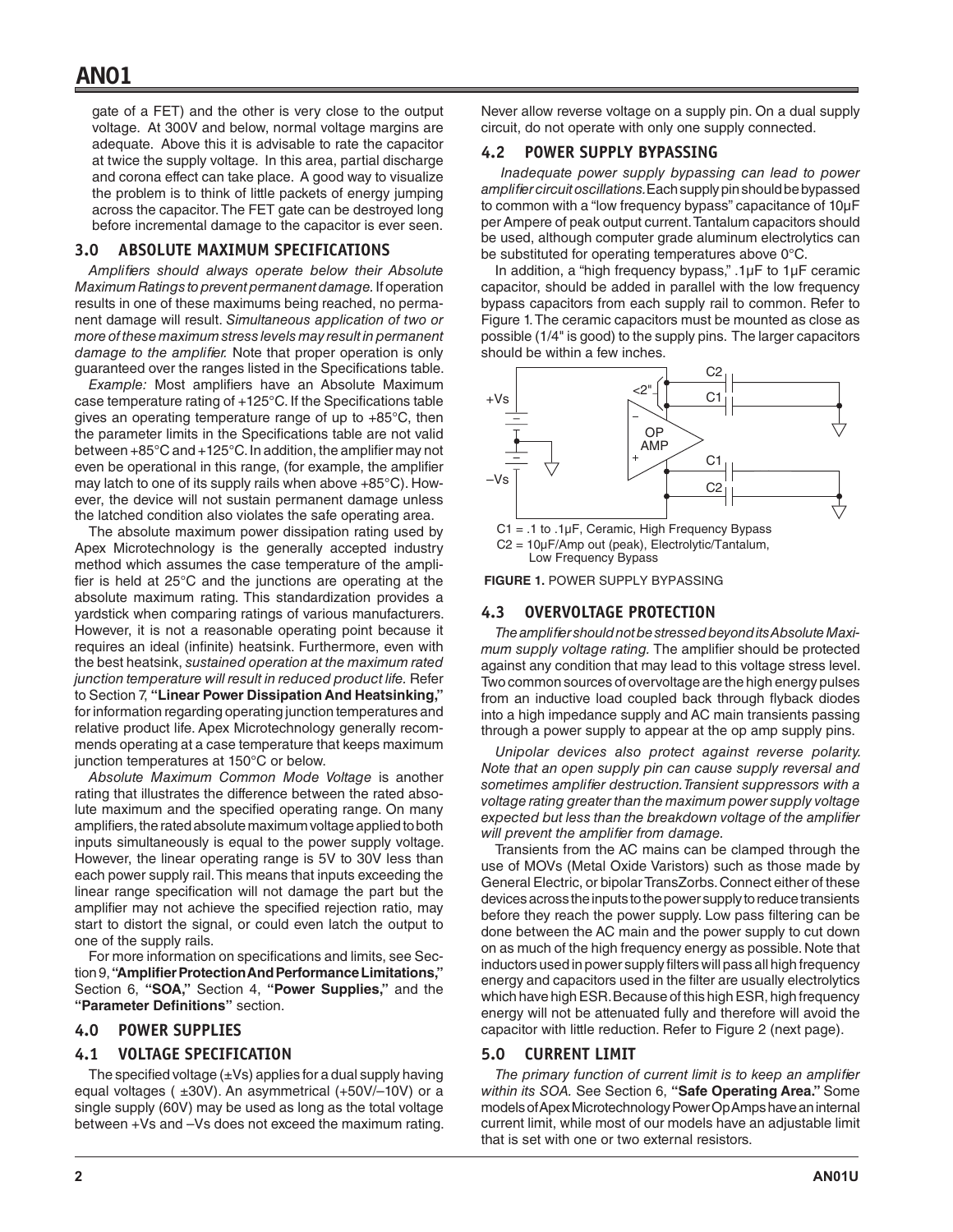Any attempt to limit current with a circuit external to the amplifier must be approached with extreme caution. The pitfalls are generally time related and are often catastrophic. Most power supply current limit circuits are effective only AFTER stored energy in a large output filter capacitor has been depleted. This energy plus energy in local supply bypass capacitors is often more than enough to destroy the amplifier.



**FIGURE 2.** OVERVOLTAGE PROTECTION

Slow response time is also a problem with even the fastest fuses. A 15 second response time to a 200% over current is common. In most applications the amplifier will give its life protecting the fuse. Even if the fuse does blow, the amplifier may still be damaged. The blowing fuse is a mechanical interruption in a current carrying line which can cause voltage spikes above the supply rating of the amplifier.

## **5.1 CURRENT LIMIT PRECISION**

*Standard current limit circuitry is not designed to provide a precision current limit function*. A rule of thumb is to allow ±20% variation at room temperature. Furthermore, the current limit varies over temperature. This temperature dependence is generally shown in a typical performance graph in the product data sheet. Specific values of the nominal current at any given temperature may be calculated by modifying the 0.65V term of the current limit equation given in Section 5.3 with –2.2mV per degree (Centigrade) of case temperature rise above 25°C. For example, at a case temperature of 125°C, this term becomes 0.43V rather than 0.65V; (650mV–(125°C–25°C)(–2.2mV)). When working with high currents, the impedance of PCB traces, lead lengths and solder joints must be included in the current limit calculations.

## **5.2 EXTERNALLY ADJUSTABLE CURRENT LIMIT**

*Models with provisions to adjust current limit externally must have the current limit resistors connected as shown in the external connection diagram.* 

*Current limit should never be set at a value greater than the rated maximum output current of the power op amp.* This maximum is due to the current density limitations of conductors in the package and exceeding it can destroy the amplifier. Also, using a very low resistance (such as a jumper wire) will lead to increased bias current in the output stage. This raises power and temperature, while lowering resistance to second breakdown, thereby destroying reliability.

*Operation without current limit resistors installed (current limit pins left open) can also cause failures, especially with inductive loads.* This includes even a momentary open circuit while switching current limits with mechanical contacts. For the high current series power op amps, minimum programmed limits should be 20mA, while 10mA is minimum for most of the high voltage, low current series. Open circuits or limits below these minimums can cause voltage breakdown of the current limit transistors.

### **5.3 CALCULATING CURRENT LIMIT**

Power op amps with provisions to adjust current limit externally require one or two current limit resistors  $(R<sub>CI</sub>)$  which must be connected as shown in the applicable external connection diagram below. Since output current flows through these resistors, wattage ratings must be considered. For optimum reliability, the resistor values should be set as high as possible. Some amplifier data sheets provide model specific equations, but in general each resistor and its power dissipation is calculated as follows:

$$
R_{CL} \text{(ohms)} = \frac{0.65}{I_{LIM} \text{(A)}}
$$

$$
PR_{CL} \text{(watts)} = 0.65 \cdot I_{LIM}
$$

 $I_{LM}$  is the value of current limit desired and should be chosen to provide the amount of protection required for the specific application. For details on choosing "safe" levels of current limit and the protection/performance trade offs involved, see Section 6.3, **"Fault Protection Using Current Limit."** 

For two resistor current limit schemes, asymmetrical current limiting  $(R_{CL+} \neq R_{CL-)}$  is permissible.

*Foldover current limit, discussed in detail in AN #9, Current Limiting, provides a lower current limit for short circuit conditions while increasing current limit for load drive.* Apex Microtechnology power amplifiers, the PA10, PA12 PA04 and PA05, have this feature. Foldover reduces the protection/ performance trade-off inherent in setting current limit. The Power Design Tool will calculate and plot current limit on an SOA graph for most linear amplifier models. It is available free at www.apexanalog.com.

## **6.0 SAFE OPERATING AREA (SOA)**

## **6.1 READING THE SOA GRAPH**

*The horizontal axis on the SOA curve,*  $V_s$ – $V_o$  defines the *voltage stress across the output device that is conducting.*  It does n*ot* define a supply voltage or total supply voltage or the output voltage.  $V_s - V_o$  is the magnitude of the differential voltage from the supply to the output across the transistor that is conducting current to the load. Put another way: if the amplifier is sourcing current, use  $(+\mathsf{V}_\mathrm{s})\text{--}\mathsf{V}_\mathrm{o}$  If the amplifier is sinking current, use  $(-\mathsf{V}_\mathrm{s})\text{--}\mathsf{V}_\mathrm{o}$  Refer to Figures 3a & 3b.

The vertical axis represents the current that the amplifier is sourcing or sinking through the Output pin.

The Safe Operating Area curves show the limitations on the power handling capability of the amplifier. Refer to Figure 4 . There are three basic limitations:

- 1) *Current handling capability. T*his horizontal line near the top of the SOA CURVE represents the limit on output current imposed by current density constraints in the wire bonds, die junction area and thick film conductors.
- 2) *Power dissipation capability.* This is the power dissipation capability of the amplifier output stage. Note that the product of output current on the vertical axis and  $V_s-V_0$  on the horizontal axis is constant over this line. In other words, this portion of the SOA curve is a "constant power line." For  $T_{C}$ 25°C, this line represents the maximum power dissipation capability of the amplifier at maximum junction temperature using an infinite heatsink. As case temperature increases, this constant power/thermal line moves toward the origin. The new constant power line can be determined from the Power Derating curves on the data sheet. The case temperature is primarily a function of the heatsink used. For more details, refer to Section 7, "**Linear Power Dissipation**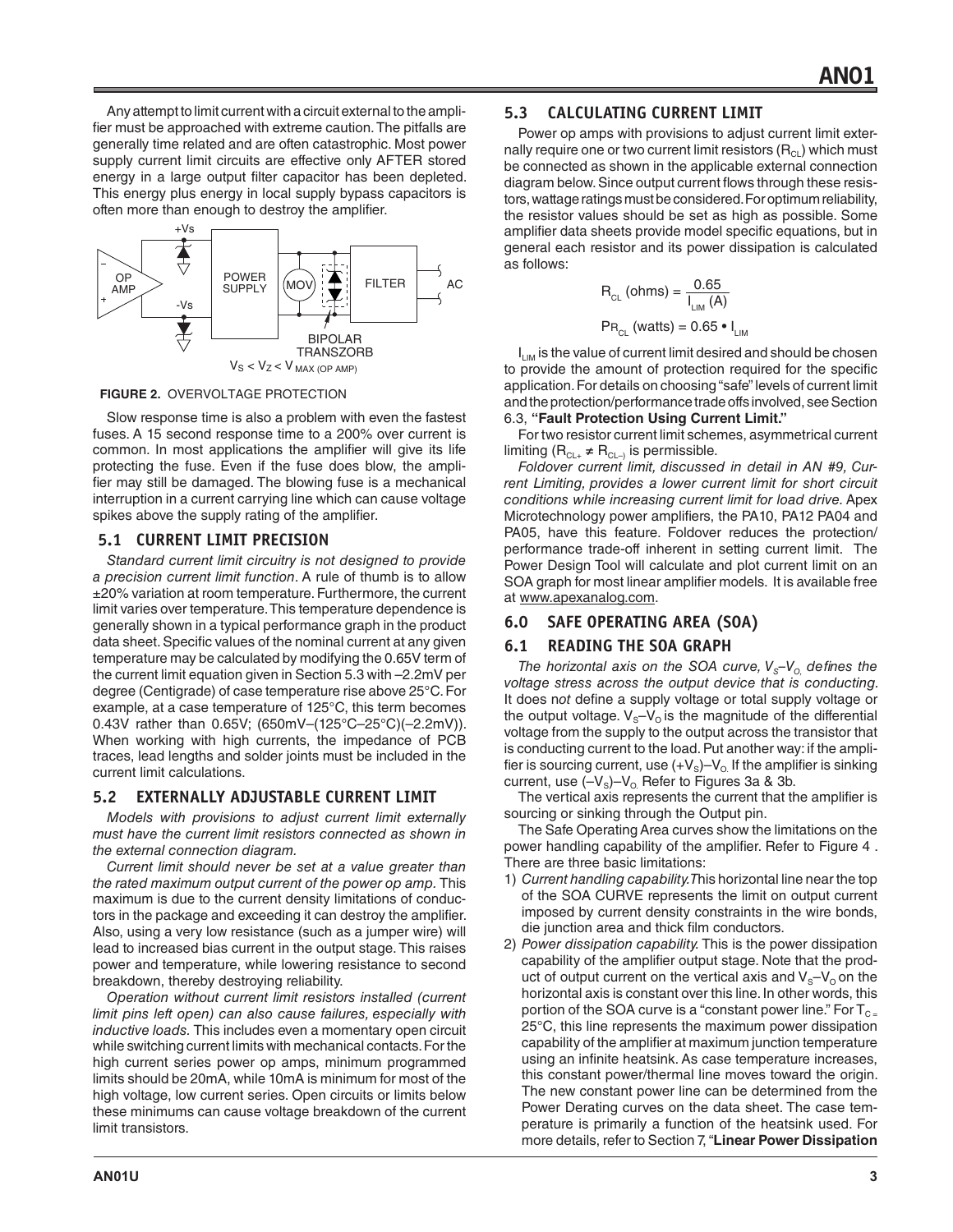

**FIGURE 3A.** SOURCING CURRENT



**FIGURE 3B.** SINKING CURRENT



#### **FIGURE 4.** TYPICAL SOA CURVE

#### **And Heatsinking."**

3) *Second Breakdown.* Second breakdown is a phenomenon exhibited by bipolar transistors when they are simultaneously stressed with high collector-emitter voltage and high collector current. Non-uniform current density in the emitter results in localized heating and "hot spots" at the junction. The temperature dependence of junction current results in increased current density at the hot spots. This concentration of current tends to further increase the temperature. The process is cumulative, leading to thermal runaway and transistor failure. Note that MOSFET power transistors do not have this second breakdown limitation.

The transient second breakdown lines ( $t = 0.5$ ms,  $t = 1$ ms, and t = 5ms) are based on a 10% duty cycle. For instance, in Figure 4, the amplifier may deliver 1.5A at a  $V_s-V_o$  of 60V for 5ms but then must wait for 50ms before repeating this stress level. It is highly recommended to avoid entering the region beyond the DC second breakdown limits. Operation outside steady state limits in transient SOA regions is difficult to analyze adequately enough to insure best possible reliability.

## **6.2 HIGH SOA STRESS CONDITIONS**

For resistive loads tied to ground, calculating power dissipation in the amplifier is reasonably simple. Refer to Section 7.1, "**DC Power Dissipation,"** and Section 7.2, "**AC Power Dissipation."** However, with reactive loads, the voltage/current phase difference results in higher power being dissipated in the amplifier.

An example of an excessive transient stress condition created by a capacitive load is shown in Figure 5a. In this case the capacitive load has been charged to  $-\mathsf{V}_\mathrm{s}$  Now the amplifier is given a "go positive" signal. Immediately the amplifier will deliver its maximum allowed output current  $(IL_{IM})$  into the capacitor, which can be modeled at time t=0+ as a voltage source. This leads to a voltage stress across the conducting device equal to the rail-to-rail supply voltage. Simultaneously, the amplifier will be conducting its maximum (current-limited) value of current.

Figure 5b shows a similar transient stress condition for an inductive load. For this situation we imagine the output is near the positive supply and current through the inductor has built up to some value  $I_{\text{LOAD}}$ . Now the amplifier is given a "go negative" signal which causes the output voltage to swing down to the negative supply. However, the inductor at time  $t=0+$  can be modeled as a current source that requires the amplifier to continue to source  $I_{\text{LOAD}}$ . This leads to the same situation as before, that is, total supply voltage across a device conducting



**FIGURE 5.** TRANSIENT STRESS WITH REACTIVE LOADS

maximum rated current.

Note also that reactive loads cause higher thermal stress levels than resistive loads even under steady state sinusoidal conditions. *For purely reactive loads, all of the power is dissipated in the amplifier, none in the load.* 

#### **6.3 FAULT PROTECTION USING CURRENT LIMIT**

*With a given supply voltage, current limit can be used to keep the amplifier within its Safe Operating Area.* This allows amplifier protection during fault conditions such as shorts to ground or shorts to either supply. The cost of protection is lowered output current capability.

*For short-to-ground fault protection, set current limit to the value given by the intersection of the supply voltage and the DC SOA curve for the appropriate case temperature.* Simply find the supply voltage on the horizontal axis. When the output is shorted to ground,  $V_{\rm O}$  = 0; therefore,  $V_{\rm S}-V_{\rm O}$  =  $V_{\rm S}$ , follow up to the SOA curve intersection and then across to the output current. Referring to Figure 6, we see that in this example, a 2A current limit provides short circuit protection to ground at a case temperature of 25°C with ±30V supplies. Note that better heatsinking allows higher values of current limit.

*For short-to-either supply protection, set current limit to the value given by the intersection of the rail-to-rail supply voltage (V<sub>SS)</sub> and the DC SOA curve.* This requires a significant lowering of current limit. For this type of protection, add the magnitudes of the two supplies used, find that value on the  $V_s$ – $V_o$  axis, follow up to the SOA limit for the case temperature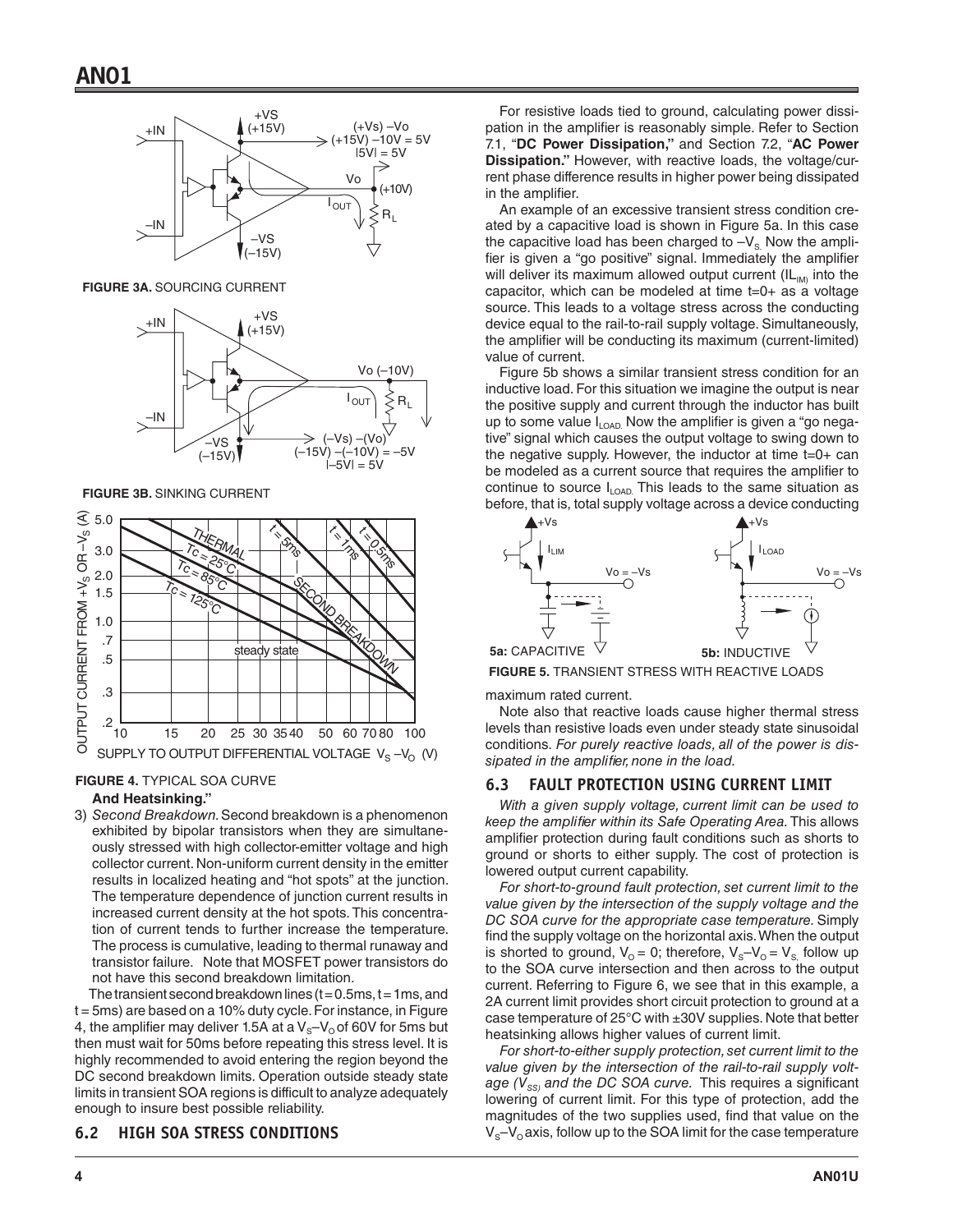

**FIGURE 6.** CURRENT LIMIT FAULT PROTECTION

anticipated, then follow across to find the correct value of current limit. Referring to Figure 6, we see that in this example, a 0.7A current limit allows short protection to either supply.

It is often the case that requirements for fault protection and maximum output current may conflict. Under these conditions there are only four options. The first is to simply go to an amplifier with a higher power rating. The second is to trim some of the requirements for fault protection. The third is to reduce the requirement for maximum output current. The fourth option is a special type of current limit called "foldover" or "foldback." This is available on some amplifiers such as the PA10 and PA12. For a detailed discussion of foldover current limit and SOA fault protection refer to Application Note 9, "**Current Limiting."** For an explanation of how to choose current limit resistors to adjust current limit, see Section 5.3, "**Calculating Current Limit."**

## **7.0 LINEAR POWER DISSIPATION AND HEATSINKING**

It is important to not confuse Internal Power Dissipation with power delivered to the load. These two power levels are equal only at unique signal levels. Low impedance faults or highly reactive loads will likely result in internal power dissipation being the higher level. Well-designed circuits with less reactance will yield higher efficiency.

There are two main steps in the heatsink selection process. First, the maximum internal power dissipation must be calculated. Secondly, the maximum desired junction and case temperatures must be chosen and the thermal model used to calculate the required thermal conductance of the heatsink. The following four sub-paragraphs deal with finding internal power dissipation in the output transistors generated by delivering current to the load only.

For purposes of power dissipation calculation, DC refers to any signal with a frequency below 60HZ. At true DC, heat is generated in only one output transistor and ability to conduct this heat to the surface of the amplifier case is determined by thermal conductance of materials and square area. As frequency increases, our original transistor now has a time variable heat load and the opposite side output transistor now generates the heat on alternate half cycles. This means the wattage figure can move from peak value toward RMS and more square area is used to conduct heat to the case, implying a lower thermal resistance. At 1HZ, internal thermal time constants are so fast compared to the half-second duration of the conduction cycle of each transistor, that no advantage gained. At 1KHZ, conduction cycles are short compared to internal time constants and thermal averaging allows taking advantage of both RMS power levels and the lower thermal resistance. While physics produces a smooth curve between

these frequencies, the math is quite cumbersome. Most manufacturers of power op amps have adopted the 60HZ rule: Below 60HZ, use peak power and DC thermal resistance; otherwise use RMS power and AC thermal resistance.

## **7.1 DC POWER DISSIPATION**

Power in the output transistor is the output current multiplied by the voltage across that transistor, or supply-to-output differential, Vs - Vo. For a purely resistive load, maximum power dissipation occurs at  $Vo = 1/2Vs$  and has a value of:

PD (max) = 
$$
\frac{V_s^2}{4R_L}
$$
 [Purely resistive load only]

Where:

 Vs is the supply magnitude of the conducting transistor.  $R<sub>i</sub>$  is the load resistance.

For AC signals below 60HZ driving reactive loads, plot the load line to find stress levels. Use the highest power level from the plot for heatsink selection. Application Note 22 discusses SOA and Load Lines. As an example, consider the PA12A, ±48V supplies, ±40V signal at 50HZ driving a 69mH coil with 12.5Ω resistance, mounted on a 0.3°C/W heatsink. Figure 7 is the load line for this circuit with peak internal dissipation of 67.5W at 1.28A. Load impedance is 25Ω at 60° resulting in apparent power of 32VA and a power factor of 0.5. Quite a limitation for an amplifier boasting an ABSOLUTE MAXIMUM RATING of 125W!



#### **FIGURE 7**

## **ELECTRICAL MEASUREMENT METHOD**

Although we present this under the DC heading and it is primarily used at low frequencies, instrumentation errors are the only limitations on frequency. The ideal way to run this test is to have an amplifier/heatsink combination you are certain is large enough to handle all the power. While this may sound like circular cells in a spreadsheet, the test still has its place. Many loads do not change impedance with changing drive amplitude. If this is true, it is possible to replace the power amp in Figure 8 (next page) with a signal generator or a low power amplifier. Set the drive signal to a convenient fraction of the ultimate level, and rescale the voltages and currents measured prior to calculating power levels. If using a programmable signal generator, the actual output amplitude is not likely to match the programmed level because the load impedance is not likely to match the generator output impedance.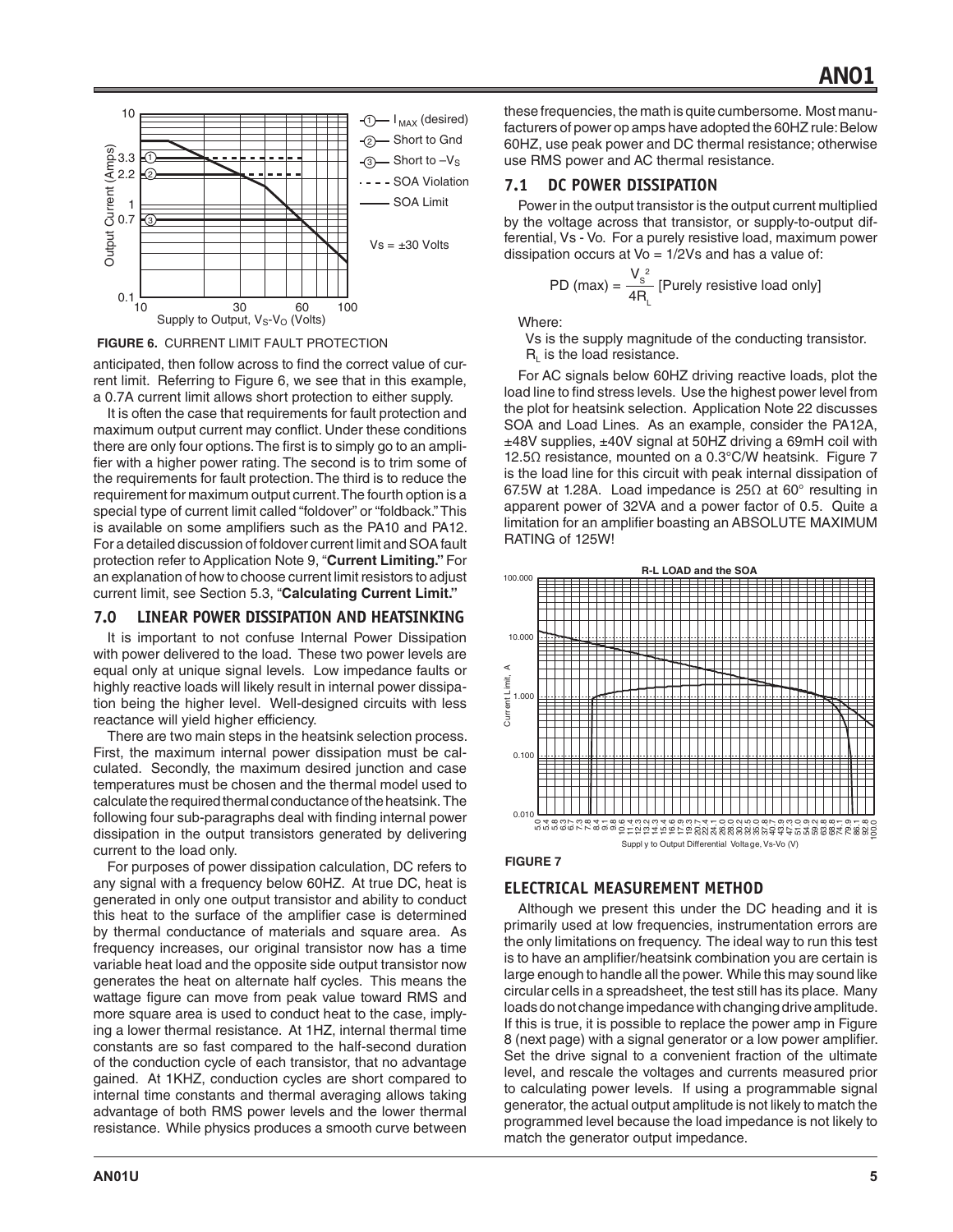## **AN01**

- 1. Use a small value current sense resistor between the load and ground to develop a voltage proportional to  $I_L$ . Use this signal to drive one channel of the X–Y display of an oscilloscope.
- 2. Use the output voltage of the amplifier,  $V<sub>O</sub>$ , to drive the other channel of the X–Y display.
- 3. Calculate instantaneous power dissipation in the amplifier for several points on the ellipse using:

$$
PD_{\text{OUT}} = (V_{\text{S}} - V_{\text{O}}) I_{\text{LOAD}}
$$

4. Plot the points on the SOA curve and check for violations.

#### **7.2 AC POWER DISSIPATION**



FIGURE 8. AC PD<sub>OUT</sub>: ELECTRICAL MEASUREMENT

Again, "AC" for the purpose of determining power dissipation means at least 60HZ. For the moment, we will also confine the discussion to sinusoidal signals and symmetric supplies. Starting with the simple: When driving a pure resistance, power dissipation is maximum when the sine wave peak is 0.637\*Vs. Refer to Figure 9 to see how the heat load on the amplifier decreases as signal amplitude varies in either direction. This equation yields maximum power:

Where:

PD (max) = 
$$
\frac{2V_s^2}{\pi^2 R_L}
$$
 [Purely resistive load only]

 $V<sub>S</sub>$  is the magnitude of each supply.

 $R_i$  is load resistance.

#### **SIMPLE APPROXIMATION FOR REACTIVE LOADS**

As loads move from pure resistance toward pure reactance, three changes should be noted:

- 1) The fraction of Vs corresponding to maximum power dissipation goes from 0.637 toward one. See Figure 10.
- 2) Power factor goes from one toward zero. With a pure reactance, no heat is generated in the load (no work is done).
- 3) The difference between load VA and true watts is dissipated in the amplifier.

 Even with these changes, one of the two following formulas can be used to approximate internal power dissipation. The key is knowing the phase difference between V & I in the load, to find the power factor,  $COSØ$ , where  $\varnothing$  is the angle between the voltage and the current. With only one reactive element in the load it is easy to determine what frequency will produce



**FIGURE 10.** AMPLITUDE PRODUCING MAXIMUM POWER MOVES WITH PHASE ANGLE

the largest power dissipation. With the power factor and load impedance measured or calculated, the formulas are:

PD (max) = 
$$
\frac{2V_s^2}{\pi^2 Z_L \cos\theta}
$$
 [Primary resistive loads,  $\emptyset$  < 40°]

PD (max) = 
$$
\frac{V_s^2}{2 Z_L} \left[ \frac{4}{\pi} - \text{COS}\varnothing \right]
$$
 [Primary reactive loads,  $\varnothing > 40^\circ$ ]

Where:

 $V<sub>s</sub>$  is the magnitude of each supply.

Z<sub>i</sub> is load impedance magnitude.

#### **MORE ACCURATE METHODS**

This method can be used analytically or on the bench as long as the test amplifier and heatsink are large enough to accommodate any errors in the first pass estimate of the circuit operation. Just as in the previous method, phase angle of the load must be known. Not only is it a term of the equations, but it is needed to determine the proper signal amplitude. Find the maximum power producing amplitude from Figure 10. If this is lower than the maximum amplitude your circuit will drive, use it. If not, use the circuit maximum.

1) Find the power delivered TO the amplifier from the supply: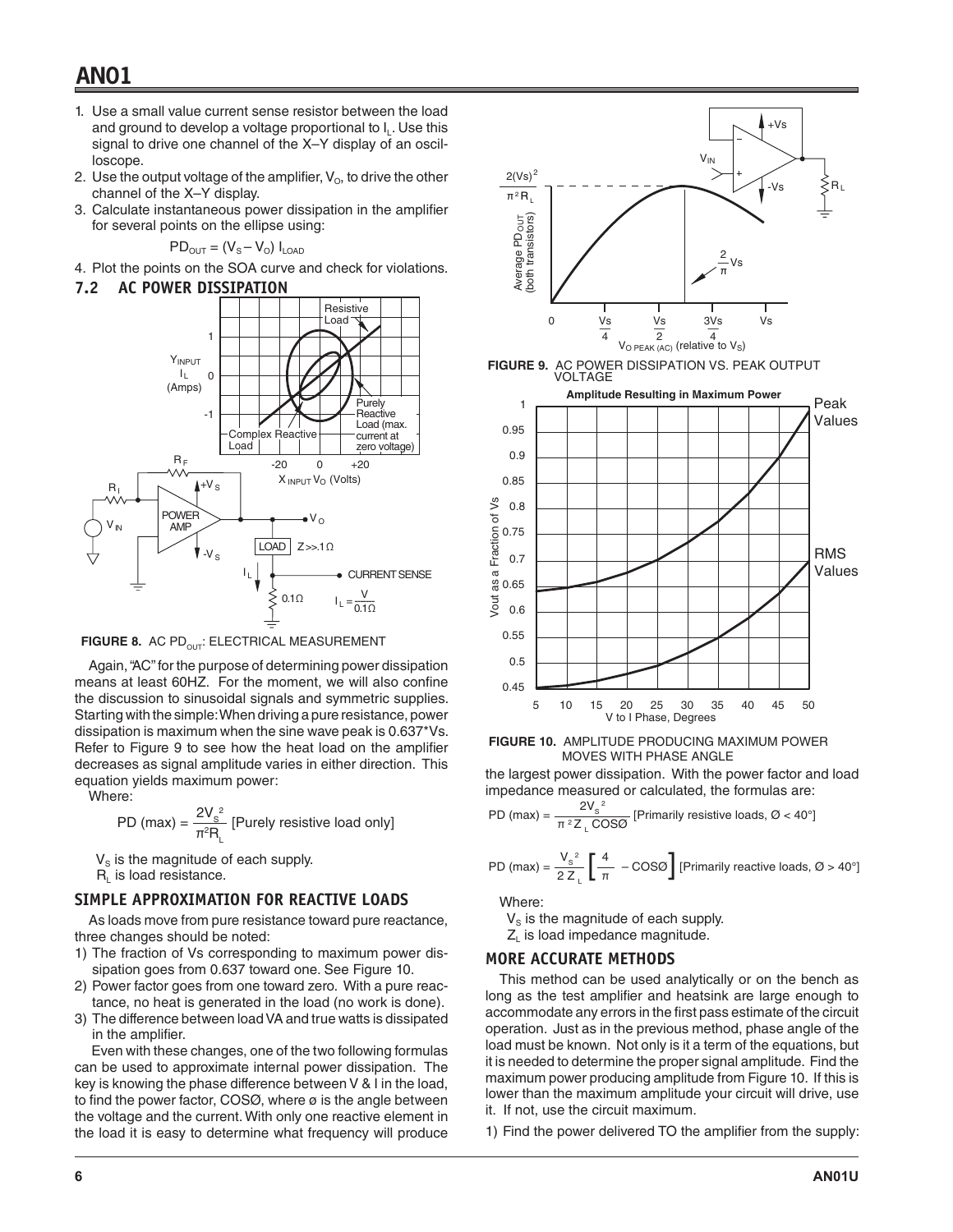2) Find the power delivered *from* the amplifier *to* the load:

$$
P_{\text{OUT}} = (1/2)V_{\text{PEAK}} I_{\text{PEAK}} COSO
$$

$$
P_{IN} = \frac{2V_{S}I_{PEAK}}{\pi}
$$

3) Calculate power left in the amplifier:

$$
PD_{INT} = P_{IN} - P_{OUT}
$$

## **7.3 "OTHER" POWER DISSIPATION**

For waveforms other than sinusoids, or for more complex energy storing loads such as motors, a Spice analysis and an electrical test method as described under DC Power Dissipation is recommended. Application Note 24, Brush Type DC Motor Drive may also prove useful.

#### **7.4 WHERE TO SET T<sub>J</sub> MAX**

For that matter, what is T<sub>J</sub>max? In the ABSOLUTE MAXIMUM RATINGS area of a data sheet, it is the temperature limit set by the transistor manufacturer to insure leakage of that transistor does not become destructive. Especially on older bipolar models, 200°C appears frequently. This is not a good place to be on a continuous basis. From here on,  $T<sub>J</sub>$  max will mean the design maximum for the circuit.

Reliability is a strong function of temperature. Figure 11, based on data from MIL-HDBK-217F, shows that a bipolar transistor operated a junction temperature of 175°C will have a mean failure rate more than ten times higher than with a junction temperature of 25°C. A MOSFET can be expected to fail almost nine times as often with the same temperature rise.



This data has been extracted from the base failure rate tables of MIL-HDBK-217F, revision of 2 December 1991.

#### **FIGURE 11.** MTTF VS. TEMPERATURE

 Apex Microtechnology has seen applications required by military contract to meet a  $T_J$  max of 100°C. More often the designer must set T<sub>J</sub> max based on application details. Would failure eliminate one bell or whistle on a non-critical piece of equipment, or completely stop a \$1M per hour production line? How about consequential damage? Is the amplifier used for 30 seconds each day, or continuously? Can the amplifier be easily replaced, or does this require a space vehicle? Simply trade off these concerns against time, size, weight and cost budgets to arrive at the perfect  $T_1$  max.

There are three approaches to lowering junction temperatures. The first is to lower internal power dissipation. Application Note 8, Optimizing Output Power, Notes 3 and 20 on bridge circuits

and AN26 on parallel operation may prove helpful here. The second method is to lower the ambient temperature. This may involve placement choices inside an equipment enclosure or the use of a chilled liquid cooling system rather than air-cooling. Last on the list, we must minimize thermal resistance from the transistor junctions to the ambient environment.

#### **7.5 THERMO-ELECTRIC MODELS**

Thermo-electric models translate power terms into their electrical equivalent. In these models, power is modeled as current, temperature as voltage and thermal resistance as electrical resistance. Since 1980, Apex Microtechnology has advocated using a simplified calculation of case and junction temperatures of power op amps. This shortcut assumed quiescent power was added to power dissipated due to output current and the total is used to calculate both temperatures. This yields the correct case temperature but predicts output transistor junction temperatures higher than the real world. This error is in the *safe* direction and generally insignificant until the amplifier combines high voltage and high speed causing quiescent power to be a significant percentage of the power rating of the output transistors alone.

The more accurate model shows that adding all the quiescent power to the calculation for the output transistors is an error because quiescent power is spread among all the components of the amplifier. From the data sheet point of view, the POWER DERATING graphs show power handling capability of the output transistors only, but the simple method produces a temperature rise in the output transistors due to current which does not flow in them. In the PA94, maximum quiescent current times maximum supply voltage develops 21.6W, over 70% of the power rating of the output stage. However, less than 1% of this power is in the output stage and the simple method imposes a false but severe limitation on power handling capability of the output transistors. It is very easy to design a reliable PA94 circuit where total power dissipation is greater than that allowed by the POWER DERATING graph.

#### **THE SIMPLE MODEL**

In Figure 12,  $P_D$  is the total power dissipation, that is  $P_D$ (internal dissipation of the output transistors due only to output current) plus quiescent power of the amplifier. Quiescent power  $(PD<sub>Q</sub>)$  is quiescent current  $(I<sub>Q</sub>)$  \* total supply voltage.

$$
PD_{Q} = I_{Q} (+V_{S} + I-V_{S})
$$



**FIGURE 12.** SIMPLE THERMO-ELECTRIC MODEL

#### **A MORE ACCURATE MODEL**

In Figure 13 (next page), quiescent power has been split according to the actual transistors generating the heat.  $PD_{\text{qout}}$ is only the quiescent current flowing in the output transistors. When appropriate, this specification will appear in the amplifier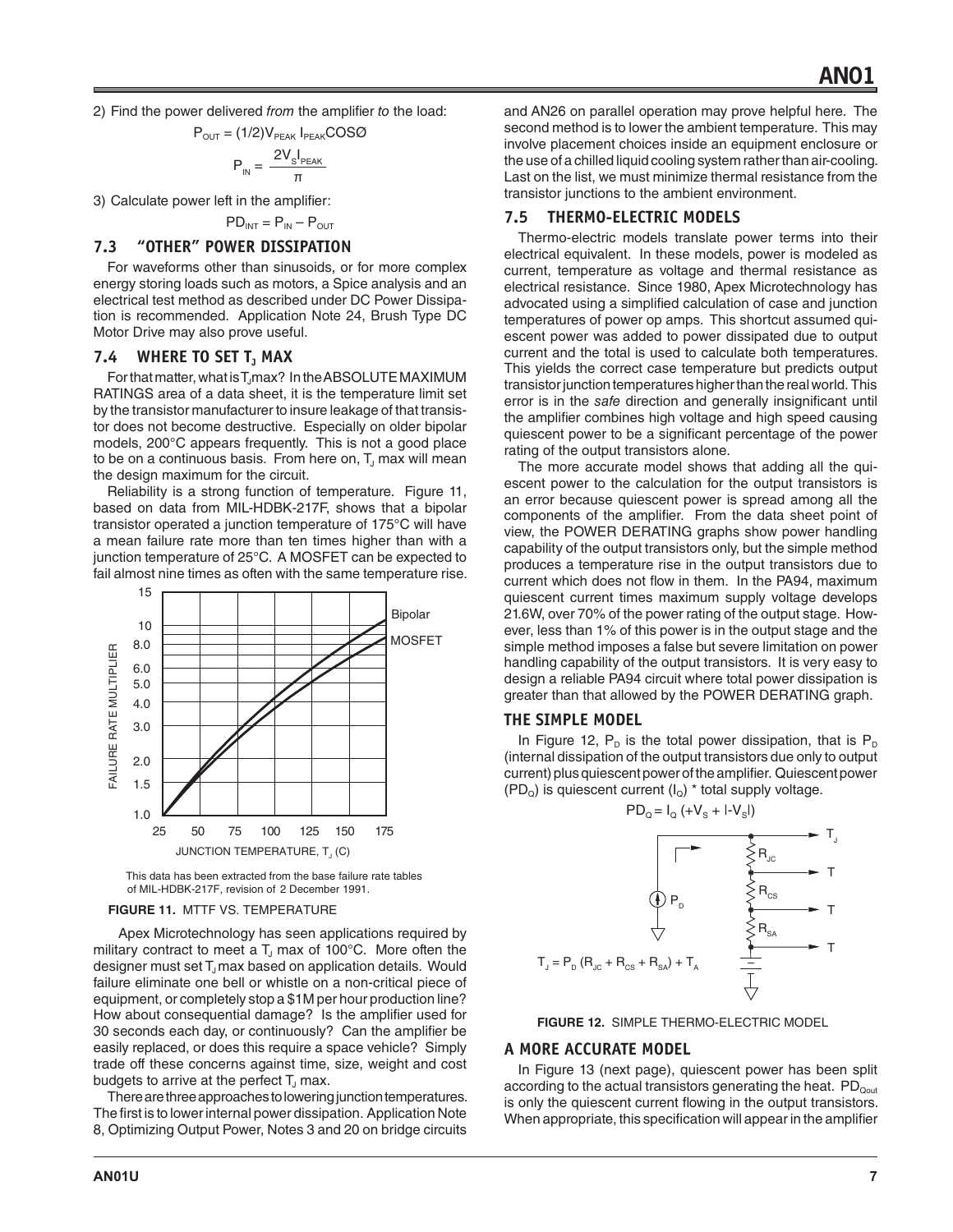

TJout=(PD + PDQout) RØJC +(PD +PDQ)(RØSA +RØCS) + TA

data sheet. Multiply this output stage quiescent current times the total supply to find worst case  $PD_{\text{Quut.}}$ **FIGURE 13.** MORE ACCURATE THERMO-ELECTRIC MODEL

$$
PD_{\text{Quut}} = I_{\text{Quut}} (+V_{\text{S}} + I - V_{\text{S}}I)
$$

PD<sub>Qother</sub> is the current flowing in all the other components and could be found by subtracting  $PD_{\text{Quut}}$  from  $PD_{\text{Q}}$ .

Note that the data sheet junction-to-case thermal resistance speculations refer to only the output transistors. Thermal resistances and power dissipations of other components vary wildly. Design rules applied by Apex Microtechnology for all these components insure they will be reliable when operating within maximum supply voltage, maximum input voltage and maximum "Meets full range specifications" case temperature.

No matter which model you use, there are three thermal resistances contributing directly to hot junctions. The thermal resistance should be attacked on all three fronts:

- 1) Buy an amplifier with the lowest possible  $R_{\text{guc}}$ .
- 2) Use good mounting practices-see section 8 below.

3) Use the largest practical heatsink.

The amplifier is often a large portion of the thermal resistance budget. Better amplifiers usually cost more and sometimes are larger. Increased amplifier size is usually of little concern when compared to the size and weight of an adequate heatsink solution. If a larger amplifier can eliminate the need for liquid cooling or a fan, increased amplifier cost may not even be an issue. A reasonable starting point for amplifier selection is to find an ABSOLUTE MAXIMUM RATING of twice the power the circuit will actually dissipate.

 $R_{\text{QCS}}$  is often overlooked, but consider this: The PA12 with a AC thermal resistance of 0.9°C/W is mounted on the HS11 liquid cooled heatsink boasting thermal resistance of 0.1°C/W. If T<sub>A</sub> is 25° and R<sub>ØCS</sub> is 0.1, 125W will place junctions at 162.5°C. If a mica or plastic washer is used or the amplifier is mounted bare, power to maintain this junction temperature could be cut to less than 70W! Again, see section 8 below.

The heatsink performance is the last element of the thermal resistance challenge. A quick glance at an SOA curve showing the power handling difference between case temperatures of 85°C and 125°C tells a story; but not the whole story. Data sheet SOA curves always assume T<sub>J</sub>max is allowed to go to the ABSOLUTE MAXIMUM RATING. If your design is more conservative, the difference in power ratings will be even larger. Also be aware that heatsink ratings should be viewed more a guideline than an absolute.

#### **7.6 HEATSINK SELECTION**

Let's start with "the" heatsink rating. The HS03 is rated at 1.7°C/W in free air. True, when power dissipation is about 45W,

but check the actual curve at 10W and you'll find a rating more like 2.3°C/W. On top of that, "free air" means no obstructions to air flow and the flat mounting surface must be in the vertical plane. Demands for higher performance in smaller packages can be at odds with optimum heatsinking. Poor installation choices can easily reduce effectiveness 50%.

Adding a fan to your design improves the thermal resistance rating of heatsinks. Please remember: Most fans are rated in cubic delivery and this rating varies with working pressure. A 5-inch diameter fan delivering 100 CFM produces over 700 FPM right at the fan. If this air flows through a 19 x 24 inch rack, theoretical velocity is down to 32 FPM, will vary with location and goes lower as the rack is sealed tighter.

 The bottom line: Without case temperature measurements, your design effort is NOT complete!

There are two temperature limitations on power amplifiers. A rating for each limitation must be calculated and numerically lower rating used. The most obvious limitation is the junction temperature of the output transistors. The case temperature must also be limited. In addition to reliability concerns (Figure 11 applies to the front end transistors as well as the output stage), DC error budget items of voltage offset drift and bias current drift are based on case temperature. Allowing a case temperature of 85°C as opposed to 40°C will increase voltage offset change by a factor of 4 and may double the failure rate of front end semiconductors. This would be a good time to recommend reading section 3 where the difference between ABSOLUTE MAXIMUM RATINGS and "Meets full range specifications" is discussed.

Here are some case-to-heatsink thermal resistance ratings  $(R_{\text{QCS}})$  of various package styles. These ratings assume the amplifier is mounted with either an Apex Microtechnology aluminum thermal washer or with a thin coating of fresh thermal grease covering the entire mounting surface. If designing the mounting surface, see the ACCESSORIES INFORMATION data sheet for recommended hole sizes.

**TO-3 MO-127 PD10 SIP02,3 SIP12, 04, 5 (Kapton)** 0.1°C/W 0.05°C/W 0.08°C/W 0.1°C/W 0.2°C/W

Using either thermal model, the heatsink rating based on case temperature limitations is:

Where:

$$
R_{\text{QSA}} = \frac{T_{\text{C}} - T_{\text{A}}}{PD + PD_{\text{Q}}} - R_{\text{QCS}}
$$

 $T_c$  = maximum case temperature allowed.

PD = output transistor power dissipation due to load current  $PD<sub>o</sub>$  = Total quiescent power.

#### **THE SIMPLE METHOD**

If  $PD_{\Omega}$  is one tenth of less PD, this simple method will work well. If the amplifier has a slew rate of several hundred volts/ microsecond and the application is above 300V, use the more accurate method. The simple formula is:

$$
R_{\text{QSA}} = \frac{T_{J} - T_{A}}{PD + PD_{Q}} - R_{\text{QJC}} - R_{\text{QCS}}
$$

Where:

 $T<sub>J</sub>$  = maximum junction temperature allowed

 $R<sub>QJC</sub> = AC$  or DC thermal rest from the specification table

#### **THE MORE ACCURATE VERSION**

With the unique combination of high voltage and speed such as the 900V and 500V/us of the PA94, traditional formulas for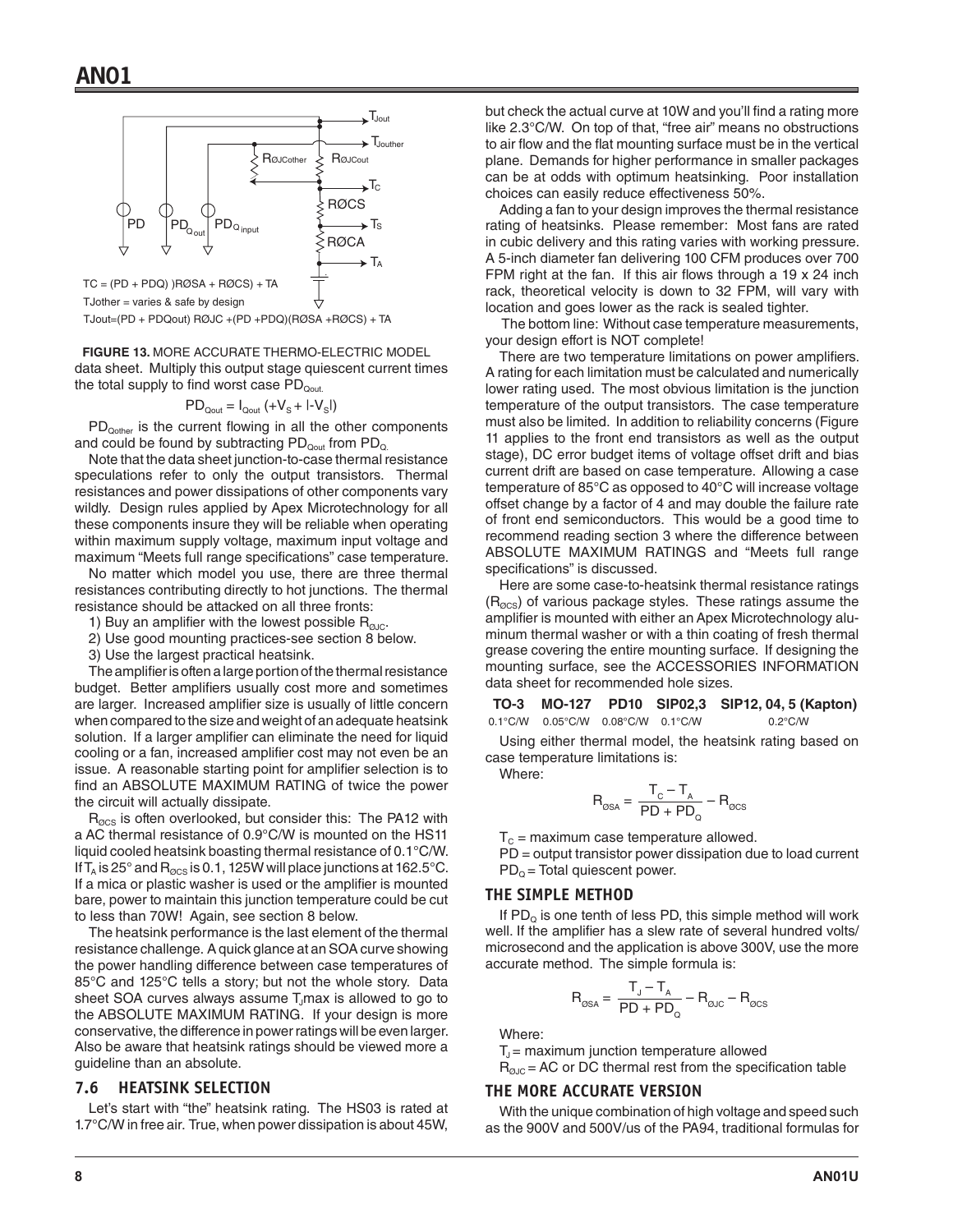heatsink selection will falsely lower the apparent power handling capability of the amplifier. To more accurately predict operating temperatures use the following procedure.

Look for an output stage only quiescent current rating in the data sheet. If the data sheet does not list this specification, it can be estimated as 5% of the total quiescent current.

Find output stage quiescent power ( $PD_{\text{QUT}}$ ) by multiplying the output stage only quiescent current by the total supply  $(V_{ss})$ . Calculate a heatsink rating which will maintain output transistor junctions at 150°C or lower:

$$
R_{\text{OSA}} = \frac{T_{J} - T_{A} - (PD + PD_{\text{QOUT}}) \cdot R_{\text{QJC}}}{PD + PD_{Q}} - R_{\text{QCS}}
$$

Where:

 $T<sub>u</sub>$  = maximum junction temperature allowed.

 $R_{\alpha_{\text{IC}}}$ =AC or DC thermal resistance from the specification table.

## **8.0 AMPLIFIER MOUNTING AND MECHANICAL CONSIDERATIONS**

*For Power Op Amp designs, high reliability consists of mechanical considerations as well as electrical considerations.* Proper mounting is very important for power amplifiers. Once the proper heatsink has been selected as described in Section 7, the following mounting techniques should be used.

*All Apex Microtechnology metal can products have either an isolated case, ground connected case or a dedicated pin for the case. This means electrical insulating washers are generally not necessary and will likely increase operating temperatures if used.*

In addition, Apex Microtechnology uses a thin beryllia substrate to get the lowest possible thermal resistance. While this leads to cool running, high reliability amplifiers, it is important not to run the risk of cracking this substrate. In order to prevent this, two major precautions must be observed:

- 1) *Do not use compressible thermal washers.* These are silicon rubber based pads such as Silpad. The amount of compressibility in a washer over 2 mil thick can lead to header flexing, which can crack the substrate. *The use of these washers voids the warranty.* Also, thermal grease has superior thermal properties.
- 2) When using reflow soldering with package types DF (PSOP1), DK (PSOP2), EF (QFP01) and EK (QFP02), be aware that these packages are moisture sensitive. These devices should be baked at 125°C for 48 hours and the reflow operation should be performed within 48 hours of baking. Black carriers (EF and EK packages) are suitable for baking. Clear plastic tubes (DF and DK packages) are NOT suitable for baking; the devices need to be removed from these tubes prior to baking. Caution must be exercised to avoid mechanical or ESD damage.
- 3) *Do not over torque the case. Recommended mounting torque for the TO-3 and SIP packages is 4-7 in-lbs (.45-.79 N-m) and for the MO-127 Power Dip™ packages (PD10 AND PD12) is 8-10 in-lbs (.90-1.13 N-m).* Refer to Figure 14. Apply a thin, uniform film of thermal grease or an Apex Microtechnology thermal washer between the case and heatsink. Apply small increments of torque alternately between each screw when mounting the amplifier.

Due to dimensional tolerances between heatsink thru-holes and power op amp packages, extreme care must be taken not to let the pins touch the heatsink inside the thru-holes. *Do not count on the anodization for insulation* as it can nick easily,



#### **FIGURE 14.** MOUNTING CONSIDERATIONS

exposing bare aluminum, an excellent electrical conductor. *Use plastic tubing to sleeve at least two opposite pins* if you are using a mating socket or printed circuit board. If you are wiring directly to the pins, it is best to sleeve all pins. *Refer to the Package and Accessories Information section of the Hybrid & IC Handbook for further details on sleeving sizes, mating sockets and cage jacks for PC board mounting of power amplifiers. While teflon covers virtually all applications, the actual requirements are to withstand the maximum case temperatures and total supply voltage of the application.*

 *Never drill out the entire area inside the pin circle, drill individual holes for each pin.* Often, heatsinking is accomplished with a custom heatsink or by directly mounting to a bulkhead. These approaches require the use of heatsink thru-holes for the amplifiers pins. For the 8-Pin TO-3 package, the main path for heat flow occurs inside the circumference of 8 pins. Refer to Figure 15. Therefore, a single, large hole, to allow the 8 pins to pass through, will remove the critical heatsinking from where it is most needed. Instead, 8 separate #46 drill size holes must be drilled.



**FIGURE 15.** MAIN HEAT FLOW PATH: 8-PIN TO 3 PACKAGE

## **9.0 AMPLIFIER PROTECTION AND PERFORMANCE LIMITATIONS**

#### **9.1 OUTPUT PROTECTION**

Attempting to make sudden changes in current flow in an inductive load will cause large voltage flyback spikes. These flyback spikes appearing on the output of the op amp can destroy the output stage of the amplifier. Brush type DC motors can produce continuous trains of high voltage, high frequency kickback spikes. In addition, mechanical shocks to a piezo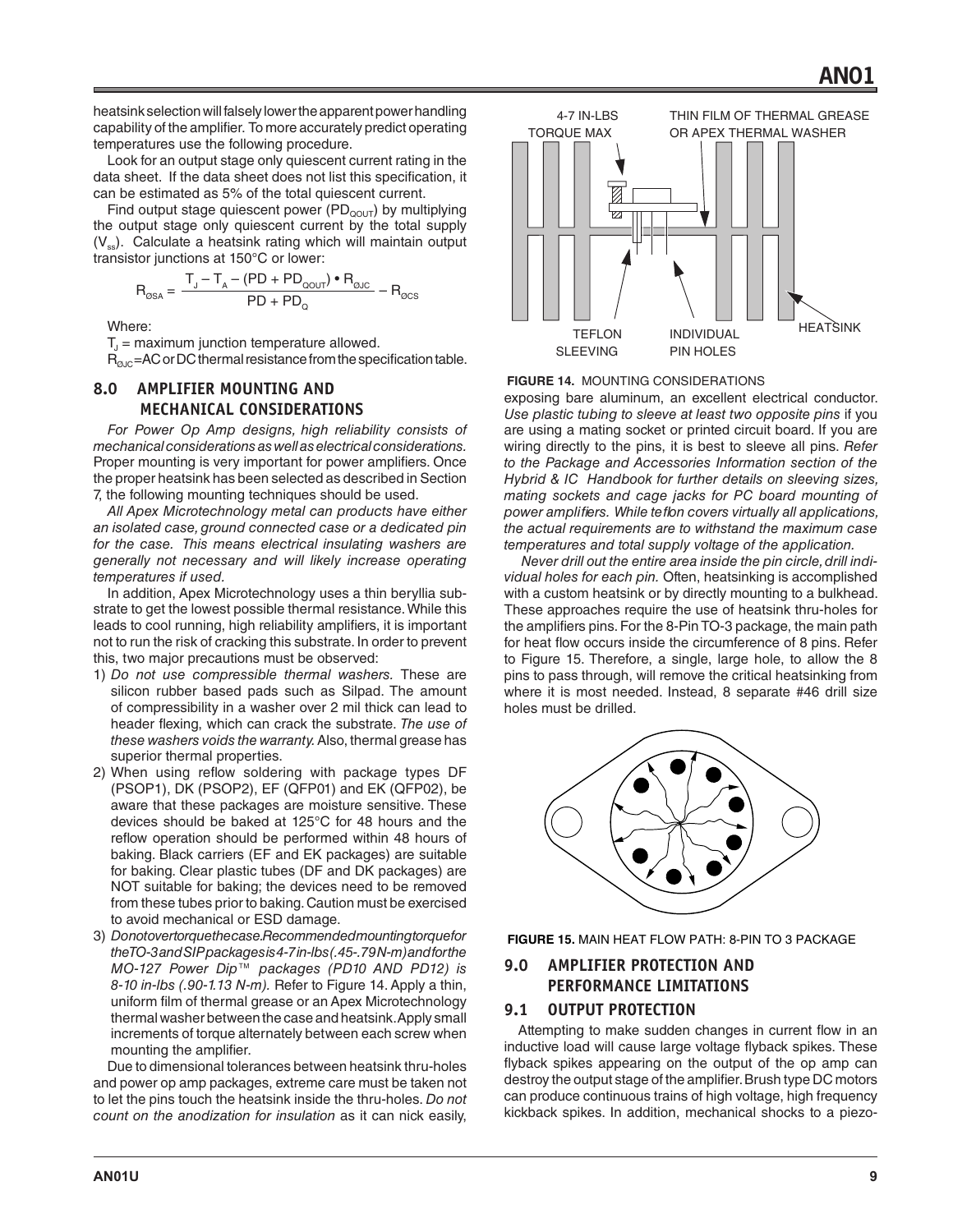electric transducer will cause it to generate a voltage. Again, this can destroy the output stage of an amplifier.

*Although most power amplifiers have some kind of internal flyback protection diodes, these internal diodes should not be counted on to protect the amplifier against sustained high frequency, high energy kickback pulses*. Many of these diodes are intrinsic "epi" diodes that occur as a result of the manufacture of the power darlington output transistor. Epi diodes generally have slow reverse recovery times and may have large forward voltage drops. *Under sustained high energy flyback conditions, high speed, fast reverse recovery diodes should be used from the output of the op amps to the supplies to augment the internal diodes.* See Figure 16. These fast recovery diodes should have reverse recovery times of less than 100 nanoseconds and for very high frequency energy should be under 20 nanoseconds.



#### **FIGURE 16.** OUTPUT PROTECTION

One other point to note is that the power supply must look like a true low impedance source when current flows in the opposite direction from normal. Otherwise, the flyback energy, coupled back into the supply pin, will merely result in a voltage spike at the supply pin of the op amp. This would lead to an overvoltage condition and possible destruction. Refer to Section 4.3 for information on overvoltage protection.

#### **9.2 COMMON MODE VOLTAGE LIMITATIONS**

One of the most widely misunderstood parameters on an op amp data sheet is the *Common Mode Voltage Range*, which specifies how close an input voltage *common to both inputs* may approach either supply rail. *When these limits are exceeded, the amplifier is not guaranteed to perform linearly. The Absolute Maximum Common Mode Voltage* specification on most data sheets refers to the voltage above which *the inputs may not exceed or damage will result to the amplifier*.

There are two cases which clearly illustrate the constraints of common mode voltage specifications: single supply operation and asymmetrical supply operation.

*Example:* 

The Apex Microtechnology PA82J has a common mode Voltage Range of  $\pm$ Vs–10. This implies that if the PA82J is to be operated from a single supply, both inputs must be biased at least 10 volts above ground. Figure 17 illustrates an implementation of this which keeps both inputs above 10 volts for the given range of input voltages. Note that for single supply operation, the output of the amplifier is never capable of swinging all the way down to ground. This is due to the output saturation voltage of the amplifier.

Figure 18 illustrates a very practical deviation from true single supply operation. The availability of the second low voltage source allows ground (common) referenced signals but also maximizes the high voltage capability of the unipolar supply. As long as the amplifier remains in the linear region of operation, the common mode voltage will be zero. With the 12V supply the allowed positive common mode voltage range is from 0 to 2V. Note the output of the PA81J can swing all the way to zero



**FIGURE 18.** NON-SYMMETRICAL SUPPLY OPERATION

now also. The 12V supply in this case need only supply the quiescent current of the power op amp. If the load is reactive or EMF generating, the low voltage supply must also be able to absorb the reverse currents generated by the load.

## **9.3 DIFFERENTIAL INPUT VOLTAGE LIMITATIONS AND PROTECTION**

*Exceeding the Absolute Maximum Differential Input Voltage specified on the data sheet can cause permanent damage to the differential input stage.* Failure modes range from increased  $V_{OS}$  and  $V_{OS}$  drift,  $I_B$  and  $I_B$  drift, and input offset current, up to input stage destruction. Although the differential input voltage  $(V_{ID})$  under normal closed loop conditions is microvolts, several conditions can cause it to be in the Volt range. Causes of  $V_{\text{ID}}$ : 1) Fast rise-time inputs.

- 2) Signal input while not under power.
- 3) High impedance output states (current limit, thermal shutdown, sleep mode).
- 4) Switching within the feedback loop.

An example of condition 4 is shown in Figure 19a.





This configuration is often used in ATE systems for changing the gain of an op amp. The amplifier's full scale transition time (microseconds) is faster than the typical relay switching time (milliseconds); therefore when the relay opens the feedback loop, the Aol of the amplifier will drive the output to one of the supply rails. In the example shown, the output will approach 150V while the relay is still switching. Because the 100K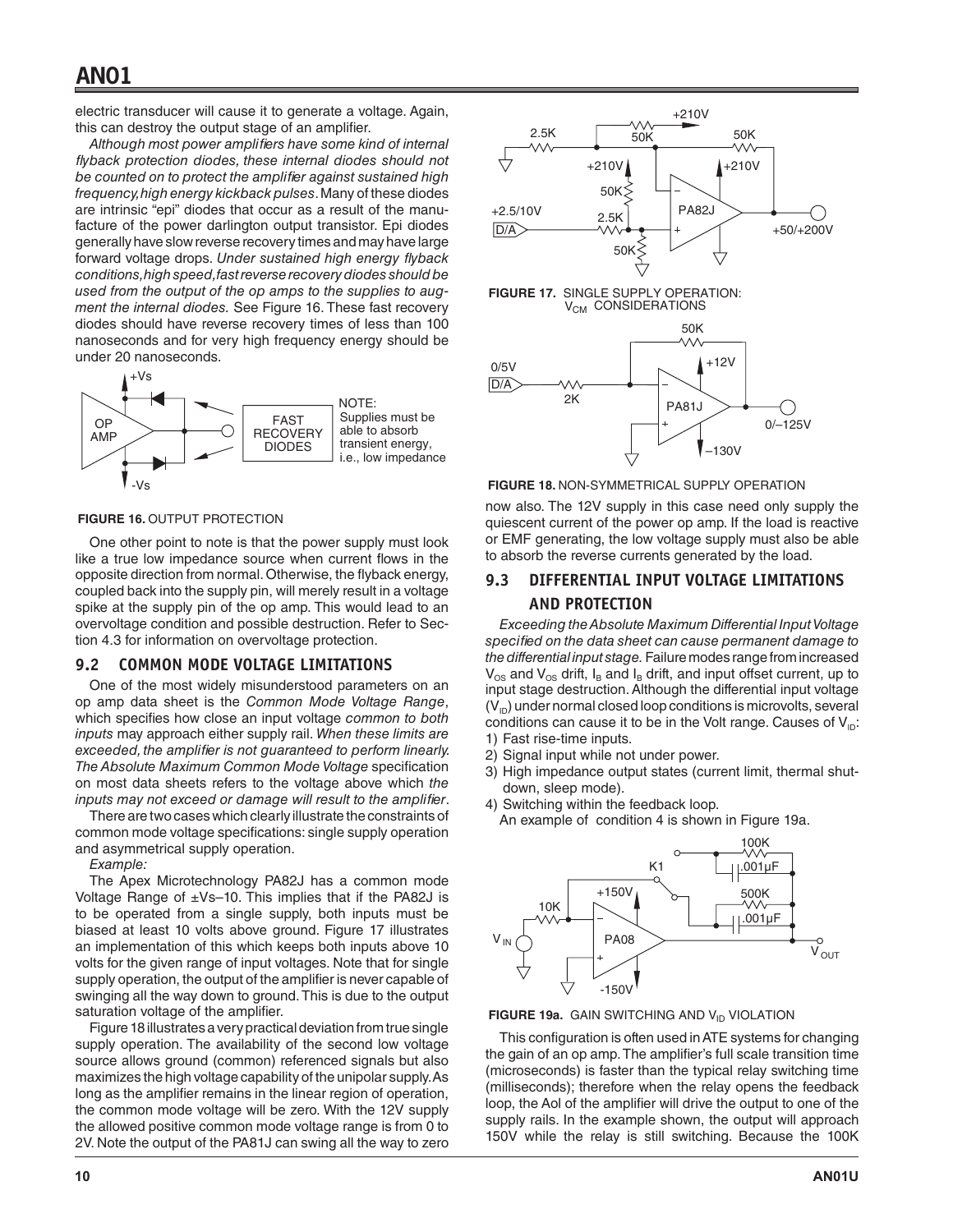feedback resistor has completely discharged its associated rolloff capacitor, the relay will connect 150V directly to the input. Since the Absolute Maximum  $V_{ID}$  for the PA08 is  $\pm 50V$ , the input stage will be destroyed.

Effective input protection networks provide two functions:

- 1) Limit differential voltage to less than the reverse breakdown voltage of the input transistors base-emitter junction, typically ~6V.
- 2) Limit input transient current flow to less than 150mA.

Figure 19b shows an example of an input  $V_{\text{ID}}$  protection network. The diodes should be high speed devices such as 1N4148 and the series impedance should limit instantaneous current to a maximum of 150mA.



**FIGURE 19b.** GAIN SWITCHING AND V<sub>ID</sub> PROTECTION

## **10.0 STABILITY**

The most common application problem when working with power op amps is stability. Although most power op amps are compensated for unity gain stability, they are frequently required to drive reactive loads, deliver high currents, or use high impedances due to high voltage. These conditions make stability more difficult to achieve. However, EVERY circuit can be stabilized if the guidelines given here are followed. Table 1 provides a troubleshooting guide for stability problems. The **"Probable Cause / Possible Solution Key"** gives insight into the origin of the problem and provides guidance as to the appropriate fix.

| <b>CONDITION AND</b><br><b>PROBABLE CAUSE</b><br><b>TABLE</b><br>fosc<br><b>Oscillation Frequency</b> |   | Oscillates unloaded? |    | Oscillates with $V_{IN} = 0$ ?<br>Loop Check+<br>fixes oscillation?<br>Probable Cause(s)<br>(in order of probability) |
|-------------------------------------------------------------------------------------------------------|---|----------------------|----|-----------------------------------------------------------------------------------------------------------------------|
| <b>CLBW</b><br><b>UGBW</b><br>$f_{\rm osc}$                                                           | N | Υ                    | N  | A, C, D, B                                                                                                            |
| <b>CLBW</b><br><b>UGBW</b><br>fosc                                                                    | Υ | Υ                    | Υ  | K, E, F, J                                                                                                            |
| <b>CLBW</b><br><b>UGBW</b><br>fosc                                                                    |   | N                    | Υ  | G                                                                                                                     |
| <b>CLBW</b><br>$t_{\rm osc}$                                                                          | N | Υ                    | Υ  | D                                                                                                                     |
| $f_{\rm osc}$ = UGBW                                                                                  | Υ | Υ                    | N* | J.C                                                                                                                   |
| $f_{\rm osc}$ < UGBW                                                                                  | Υ | Υ                    | N  | L, C                                                                                                                  |
| $f_{\rm osc}$ > UGBW                                                                                  | N | Υ                    | N  | B, A                                                                                                                  |
| $f_{osc}$ > UGBW                                                                                      | N | N**                  | N  | A, B, I, H                                                                                                            |

#### **TABLE 1.**

CLBW = Closed Loop Bandwidth

UGBW = Unity Gain Bandwidth

† See Figure 20 for loop check circuit.

— Indeterminate; may or may not make a difference.

\*Loop check (Figure 20) will stop oscillation if Rn << |Zcf| at UGBW .

\*\*Only oscillates over a portion of the output cycle.

An amplifier becomes an oscillator when two conditions are met: total phase shift reaches 360° and the amplifier has gain at this frequency. With operational amplifiers using negative feedback, half the required phase shift is provided by the inverting nature of the circuit. This means phase shift from all other sources totals a second 180° when oscillating. The



#### **FIGURE 20.** LOOP CHECK CIRCUIT

crucial element here is to examine phase shift at frequencies all the way out to the intersection of open and closed loop gains. Putting it another way, just because the circuit is designed for DC only, does not preclude it from oscillating at 1MHz. Most Apex Microtechnology amplifiers have gain well into the MHz region and phase shifts of both amplifiers and parasitic elements grow rapidly in this area.

#### **KEY TO PROBABLE CAUSE / POSSIBLE SOLUTION**

- A. Cause: Supply feedback loop (insufficient supply bypassing).
	- Solution: Bypass power supplies. See Section 4.2.
- B. Cause: Supply lead inductance.
- Solution: Bypass power supplies. See Section 4.2. C. Cause: Ground loops.
	- Solution: Use **"Star"** grounding. See Figure 21.
- D. Cause: Capacitive load reacting with output impedance (Aol pole).
	- Solution: Raise gain or use input R–C compensation network. See Figure 24.
- E. Cause: Inductor within the feedback loop (noise gain zero).

Solution: Use alternate feedback path. See AN#5, **"Precision Magnetic Deflection,"** or AN#13, **"V–I Conversion."**

- F. Cause: Input capacitance reacting with high  $R_F$  (noise gain zero).
	- Solution: Use Cf in parallel with Rf.  $(Cf = C)$ . Do not use too much Cf, or you may get problem J.
- G. Cause: Output to input coupling.

Solution: Run output traces away from input traces, ground the case, bypass or eliminate  $R_B$  (the bias current compensation resistor from –IN to ground)

- H. Cause: Emitter follower output reacting with capacitive load.
	- Solution: Use output **"snubber"** network. See Section 10.1.
- I. Cause: **"Composite PNP"** output stage with reactive load.
	- Solution: Use output **"snubber network."** See Section 10.1.
- J. Cause: Feedback capacitance around amplifier that is not unity gain stable (integrator instability).
	- Solution: Reduce Cf and/or increase Cc for unity gain stability.
- K. Cause: Insufficient compensation capacitance for closed loop gain used.
	- Solution: Increase Cc or increase gain and/or use input R–C compensation network. See Figure 24.
- L. Cause: Servo loop stability problem. Solution: Compensate the **"front end"** or **"servo amplifier."**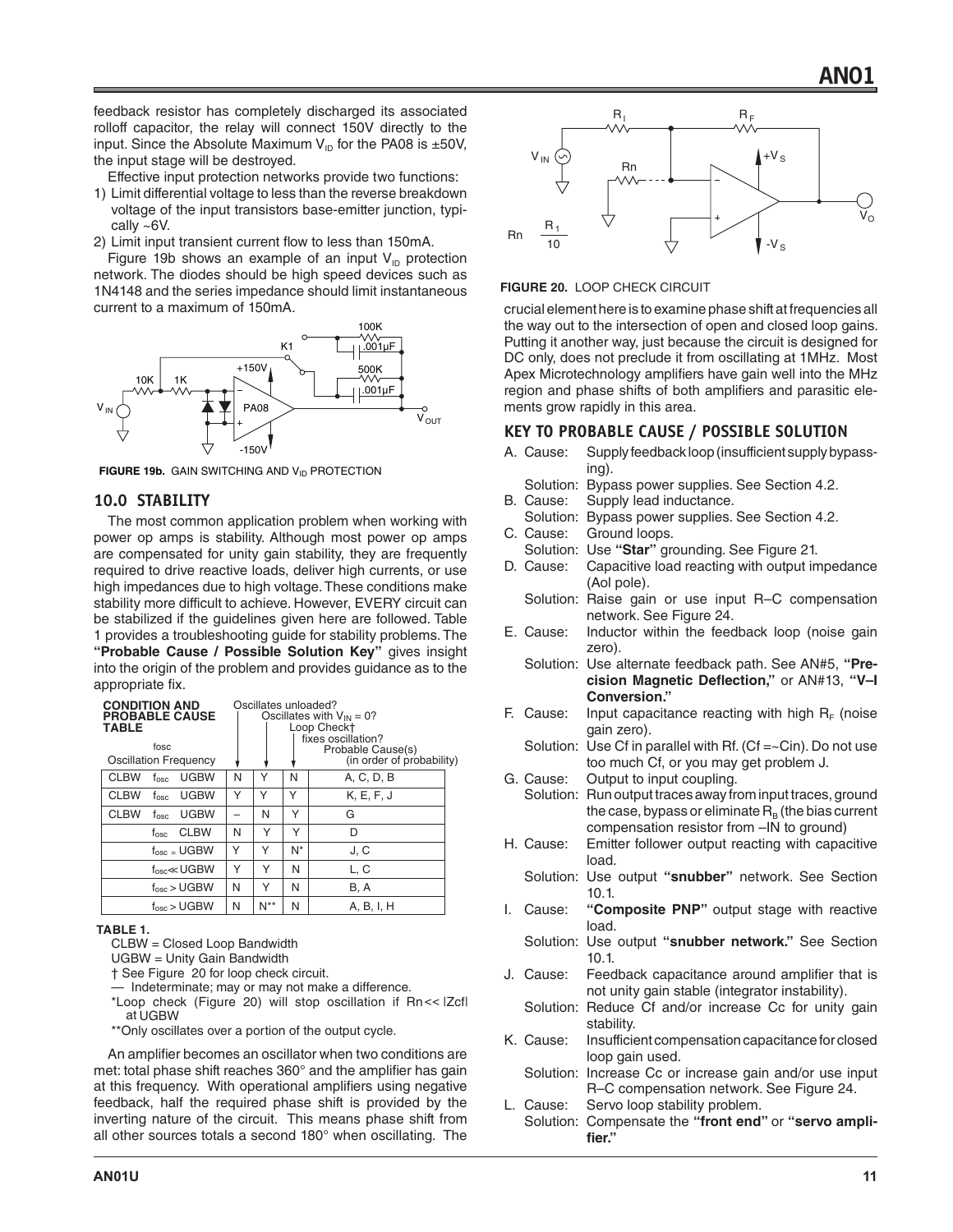### **10.1 BASICS OF STABILITY**

Some basic practices must be followed to ensure stability. Proper ground practices are mandatory and are illustrated in Figure 21. Improper grounding can lead to oscillations near the unity gain bandwidth frequency of the amplifier. Proper bypassing of power supplies is also illustrated in Figure 21. The local bypassing close to the amplifier with a small electrolytic and ceramic capacitor insure good high frequency grounding of the supply lines. The internal phase compensation on op amps will be referred to one of the supply lines and this is the reason for the importance of good local bypassing.



**FIGURE 21.** BASIC REQUIREMENTS FOR STABILITY

Table 1 shows the frequency of an oscillation is the most important clue about its source. For frequencies above unity gain the amplifier, try a snubber network as shown in Figure 22. For frequencies near the intersection of open and closed loop gains, check for weak high frequency supply bypass or for ground loops. For lower frequencies, perform a loop analysis using Application Notes 19 and 25



**FIGURE 22.** OUTPUT R-C-NETWORK ("SNUBBER")

## **10.2 COMMON SOURCES OF NON-LOOP INSTABILITY**

The following is a list of the most common instability situations reported:

- 1) Large electrolytic or tantalum capacitors are installed close to the amplifier pins as recommended, but small ceramic bypass capacitors are omitted. The circuit may oscillate because the high frequency impedance of the large capacitors is not low enough to decouple the power supplies.
- 2) A prototype circuit is checked out and approved. A printed circuit board is built and all modes of operation test okay. A step and repeat technique then uses this same artwork to generate a multiple amplifier board. When tested, every amplifier on the board oscillates. Cross coupling through the supplies is a major problem in multiple amplifier circuits. Use lots of bypass capacitors, ground the case, and consider all items in the following section.
- 3) Ungrounded cases can cause oscillations, especially with

faster amplifiers. The cases of most Apex Microtechnology metal can amplifiers are electrically isolated to provide mounting flexibility. The case is in close proximity to all the internal nodes of the amplifier and can act as an antenna. Providing a connection to ground prevents noise pickup, cross-coupling or positive feedback leading to oscillations. Some models have heatsink tabs connected to  $-V_s$ , serving the same purpose as long as  $-V<sub>s</sub>$  is clean.

4) A standard inverting circuit includes an impedance matching resistor in series with the non-inverting input to take advantage of the improved input offset current specification. The high impedance input becomes an antenna, receiving positive feedback, causing oscillation. Calculate the errors without using the resistor (some amplifiers have equal bias and offset currents negating the effect of the resistor). If the resistor is required, bypass it with a ceramic capacitor of at least .01uF.

## **10.3 LOOP STABILITY ISSUES**

A majority of loop instability problems are due to one or more of the following:

- 1) Amplifier compensation not matched to the circuit closed loop gain. This includes using amplifiers below their recommended gain, choosing the wrong external compensation or failure to realize high frequency (not DC) gain is what counts. (A feedback or integrating capacitor lowers gain at high frequency).
- 2) The use of large impedance values for input or feedback networks allows parasitic elements too much control. Consider a 100KΩ feedback resister with a parasitic of 3pF. This places a pole (with an additional 45° phase shift) at about 53KHz!
- 3) Capacitive loads reacting with amplifier output impedance, effectively adding a pole and corresponding phase shift to the amplifier.
- 4) Voltage-to-current phase shift of an inductor is inside the feedback loop of current output circuits.
- 5) Too many amplifiers inside a single loop. Each amplifier contributes to the total as you go around the loop.
- Solutions for these include one or more of the following:
- 1) Change to an amplifier suitable for lower gain, increase external phase compensation, or modify the circuit.
- 2) Lower impedance values.
- 3) Add an isolation resistor outside the feedback loop to defeat the effect of the capacitive load as shown in Figure 23. This is the simplest external component solution and has surprisingly little effect on circuit performance.



**FIGURE 23.** CAPACITIVE LOAD ISOLATION

- 4) Increase DC closed loop gain.
- 5) Increase AC gain only with noise gain compensation as shown in Figure 24. This technique works well with inverting circuits but is not recommended for non-inverting circuits.